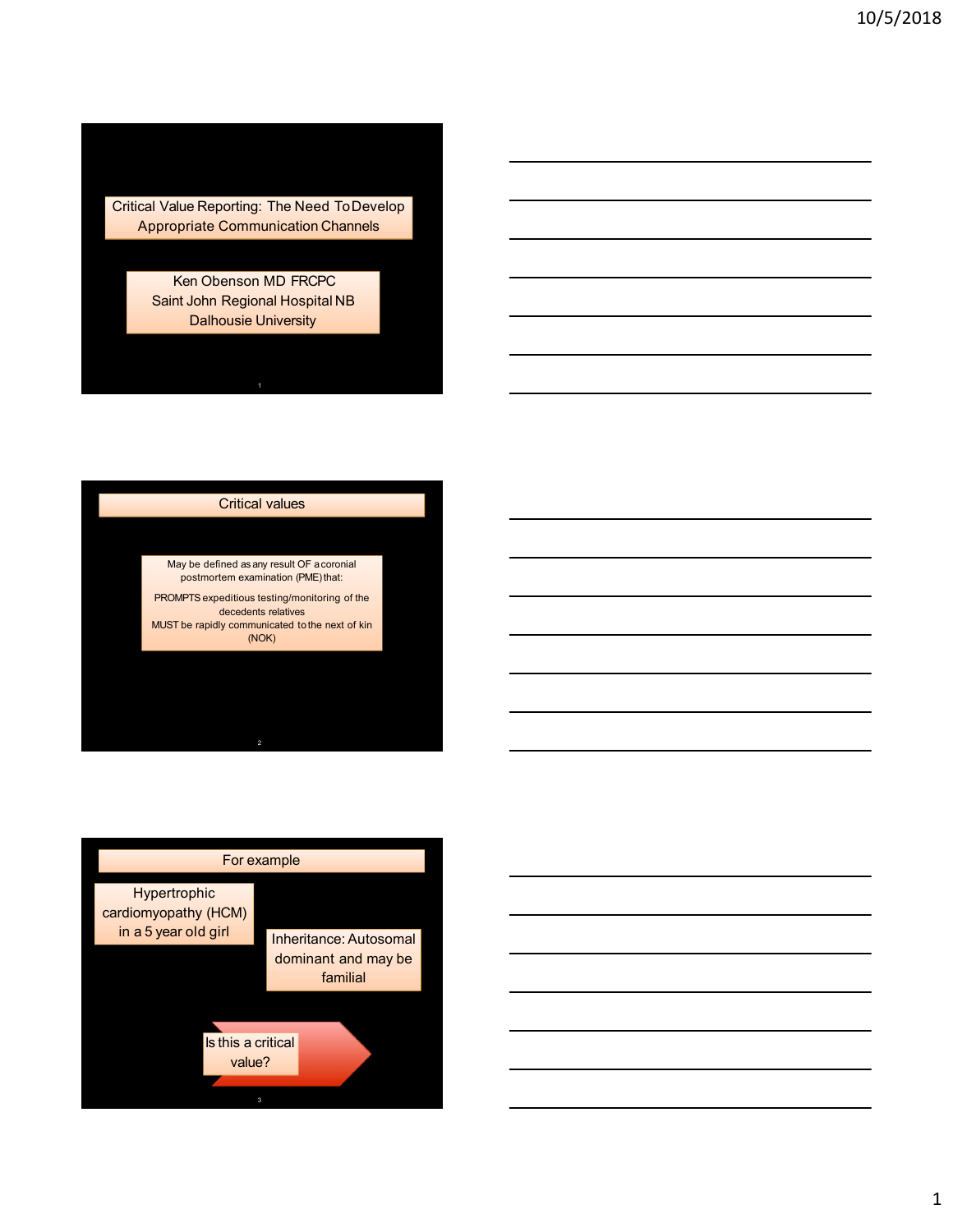# **YES!!!**

VES!!!<br>
Living relatives may be asymptomatic but<br>
carry the same gene<br>
And therefore be at risk of sudden death<br>
themselves!! YES!!!<br>vives may be asymptomatic but<br>carry the same gene<br>fore be at risk of sudden death<br>themselves!! And therefore be at risk of sudden death themselves!!



 $5<sub>5</sub>$ 

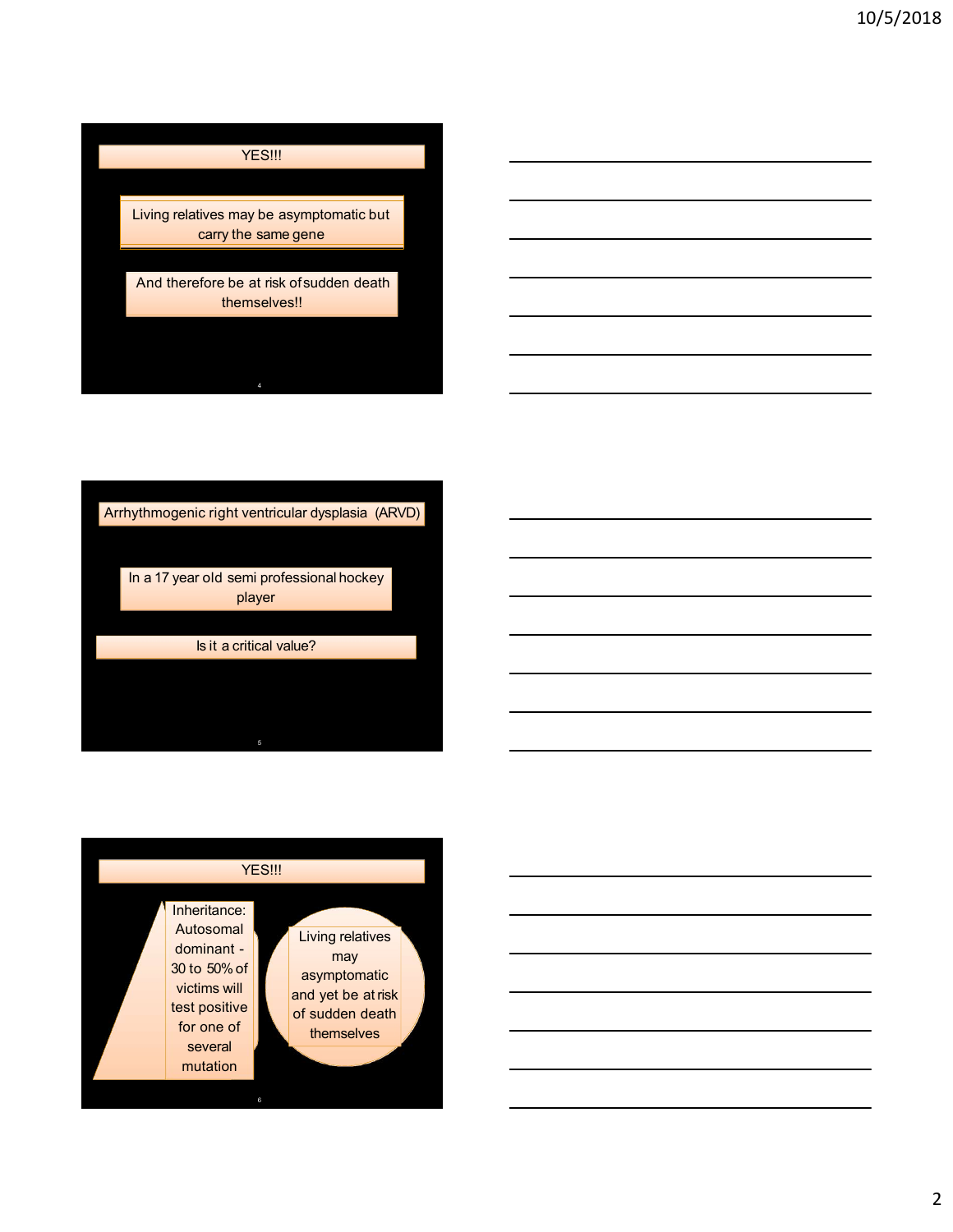







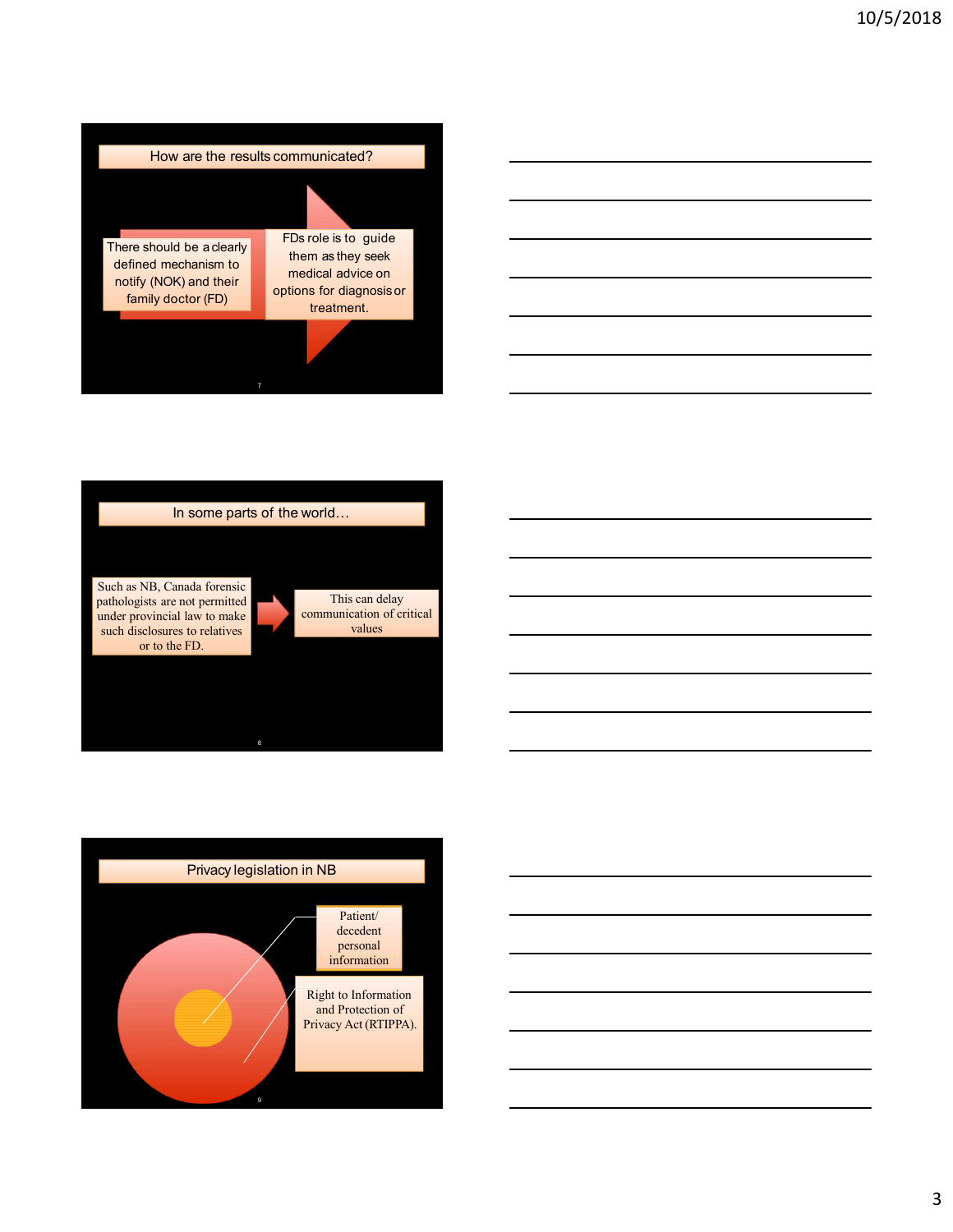## **RTIPPA**

Under the act, "personal information about individuals held by public institutions is well protected<br>
Public Safety, and therefore and handled only in Funne Sarety, and there is a subject to RTIPPA. accordance with generally<br>accepted privacy principles" RTIPPA<br>
Under the act, "personal<br>
individuals held by public<br>
individuals held by public<br>
The NB coroner's office is<br>
institutions is well protected<br>
and handed only in<br>
and handed only in<br>
accepted privacy principles"<br>
ac

The NB coroner's office is part of the Department of The NB coroner's office is<br>
part of the Department of<br>
Public Safety, and therefore<br>
subject to RTIPPA. NB coroner's office is<br>to the Department of<br>is Cafety, and therefore<br>subject to RTIPPA.







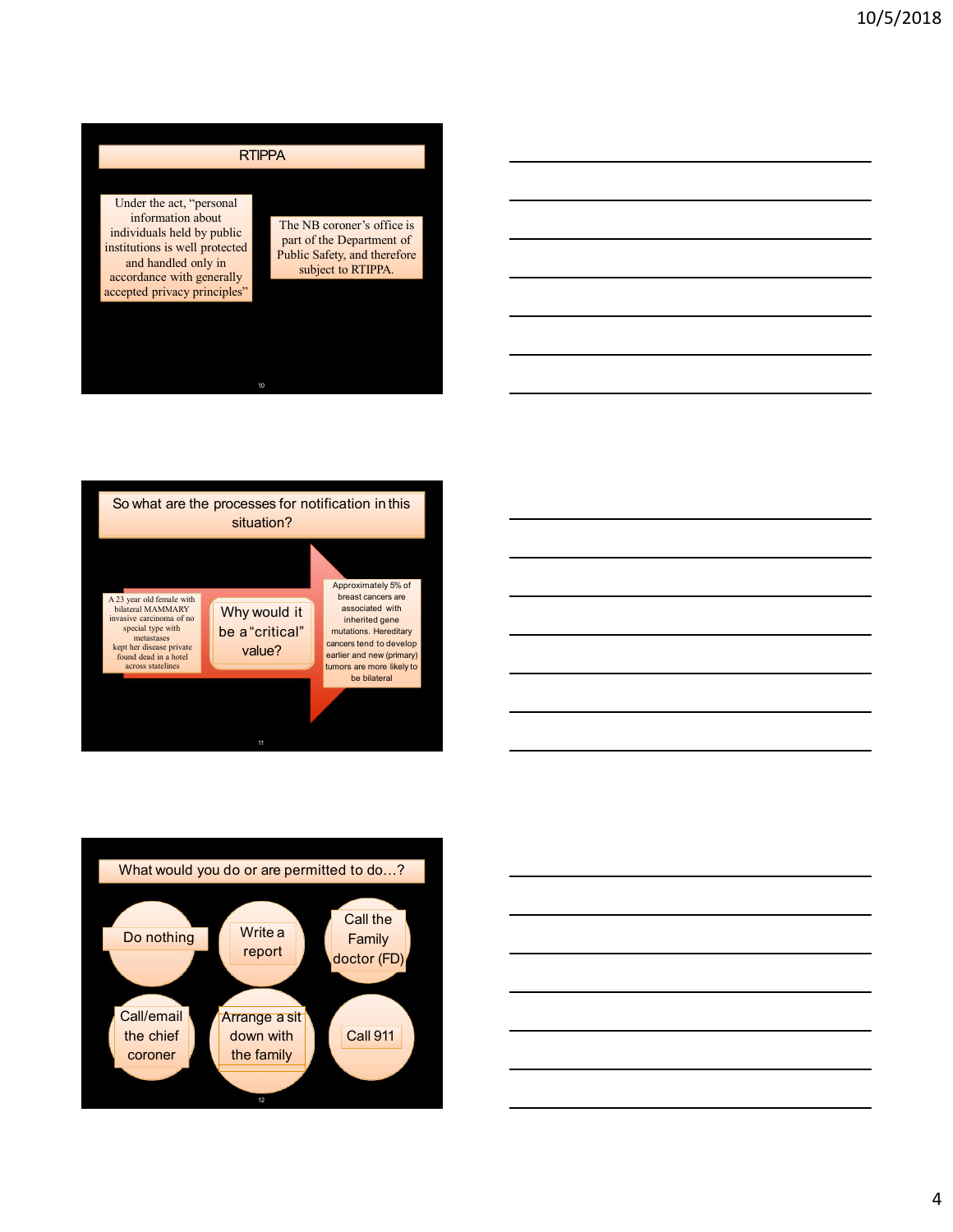# Limitations of the Act<br>DLOGIST IS NOT AUTHORIZED TO<br>Y DIRECTLY<br>ve an automatic right to know when a 10/10/10<br>
FORENSIC PATHOLOGIST IS NOT AUTHORIZED TO<br>
FORENSIC PATHOLOGIST IS NOT AUTHORIZED TO<br>
The FDs do not have an automatic right to know when a<br>
The FDs do not have an automatic right to know when a<br>
FD does not have **Limitations of the Act**<br>
FORENSIC PATHOLOGIST IS NOT AUTHORIZED TO<br>
CONTACT FAMILY DIRECTLY<br>
The FDs do not have an automatic right to know when a<br>
patient registered in their practice dies<br>
FD does not have an automatic 10/9<br>
Imitations of the Act<br>
FORENSIC PATHOLOGIST IS NOT AUTHORIZED TO<br>
CONTACT FAMILY DIRECTLY<br>
The FD does not have an automatic right to know when a<br>
FD does not have an automatic right to know when a<br>
FD does not have

Limitations of the Act<br>
FORENSIC PATHOLOGIST IS NOT AUTHORIZED TO<br>
CONTACT FAMILY DIRECTLY<br>
The FDs do not have an automatic right to know when a<br>
patient registered in their practice dies<br>
FD does not have an automatic ri 10/5<br>
10/5<br>
FORENSIC PATHOLOGIST IS NOT AUTHORIZED TO<br>
CONTACT TAMILY DIRECTLY<br>
The PD does not have an automatic right to know when a<br>
FD does not have an automatic right to know the cause or<br>
FD does not have an automati Limitations of the Act<br>
FORENSIC PATHOLOGIST IS NOT AUTHORIZED TO<br>
CONTACT FAMILY DIRECTLY<br>
The FDs do not have an automatic right to know when a<br>
patient registered in their practice dies<br>
FD does not have an automatic ri Limitations of the Act<br>
FORENSIC PATIOLOGISTER NOT AUTHORIZED TO<br>
CONTACT FAMILY DRECTLY<br>
The FDs do not have an automatic right to know when a<br>
The FDs does not have an automatic right to know when a<br>
manner of death.<br>
ma







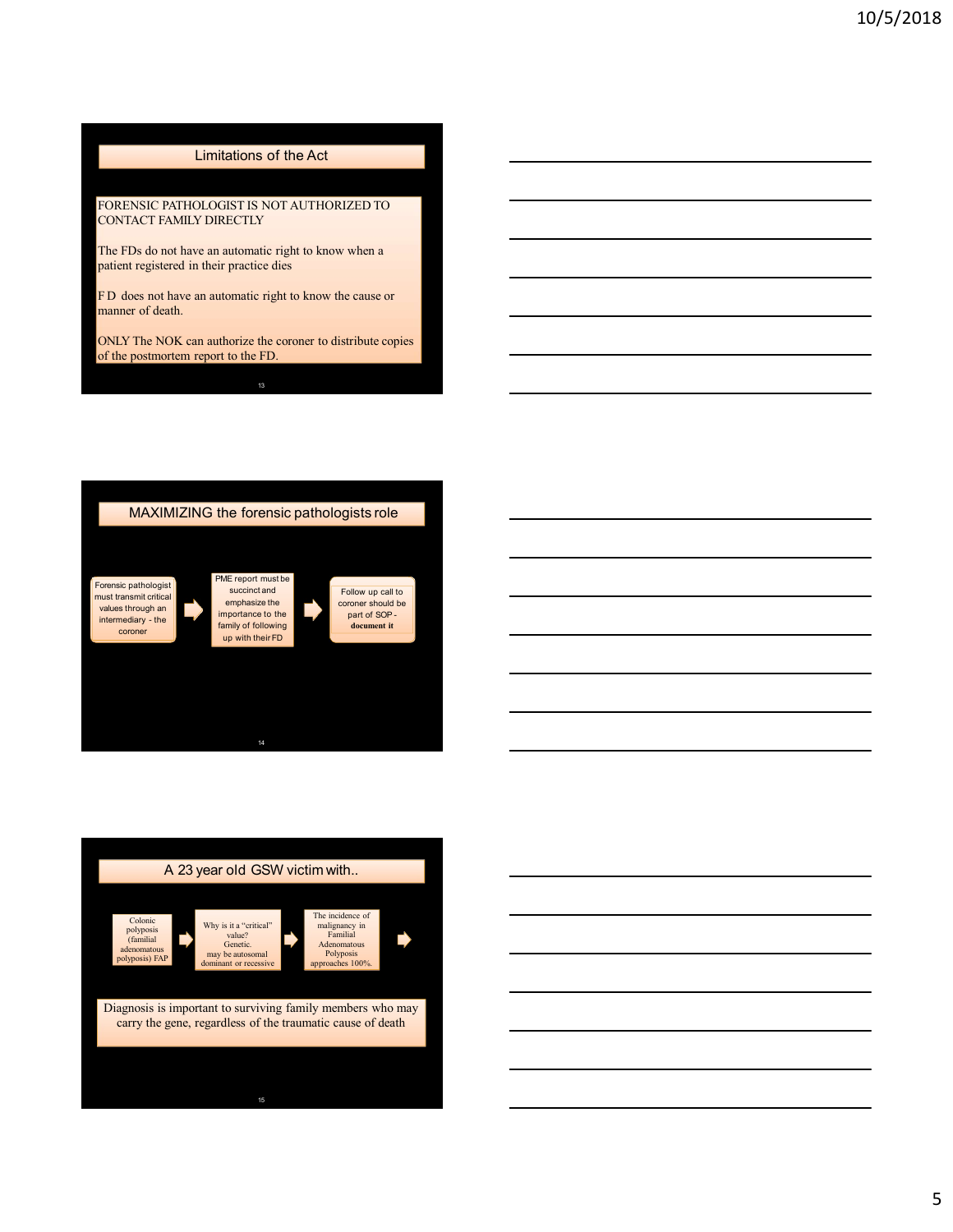



- 
- 
- 
- Isolatonic coronary ottery disease in a 75 year old male<br>
 Falagest yellow farty liver with gallstones in a middle aged<br>
 Identical in absent sudden in a 20 y to female siy recruite true and<br>
 Unamally rall, with long • Isolarinic coronary artery disease in a 75 year old male<br>
• Finlaged yellow fary liver with galaksines in a middle aged<br>
• A surgically also that also an 20 yo formals sign remote mean<br>
• Unusually all, with long lines • Inchinic conclusion and 75 year old mail<br>• Enhipsed yellow fataly brow with gallstones in a middle aged<br>a dichedele multisering factal environmental conditions of  $\lambda$  and<br>environmental condition of  $\lambda$  is the conditio Enlarged yellow faity liver with gallstones in a middle aged<br>alcoholic male<br>A surgiculy absent spheon in a 20 yo female sig remote move<br>Unusually tall, with long limbs in 28 yo male in the absence<br>of other stigmata of Mar

- condition?<br>Is there a danger that an infectious disease has been
- transmitted?
-